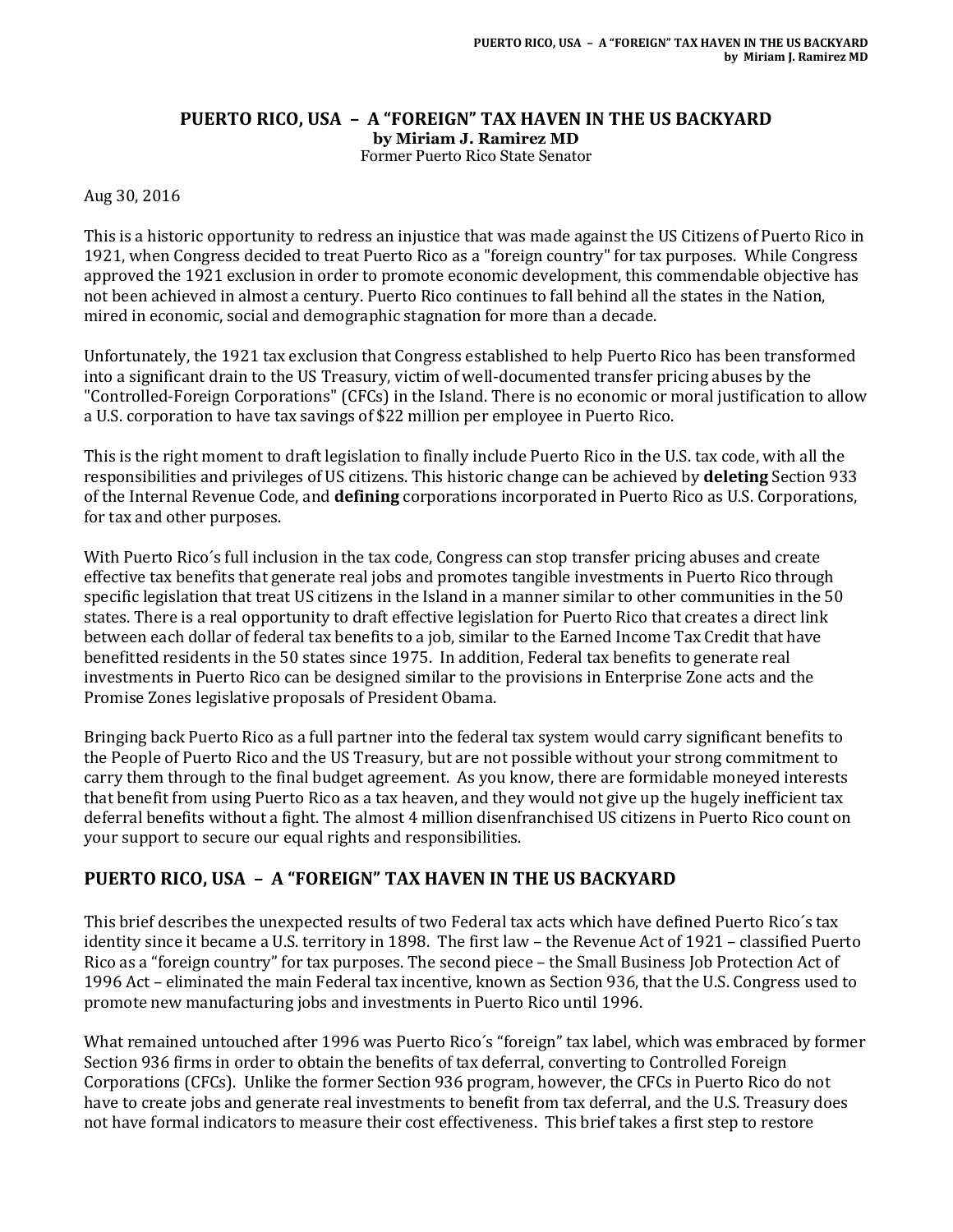accountability and transparency for the CFCs in Puerto Rico, providing the evidence to assess growing CFC Federal tax benefits at a time of decreasing jobs and investments in Puerto Rico.

## **Section 1 – Controlled Foreign Corporations (CFCs) in Puerto Rico**

Puerto Rico has been an unincorporated territory of the United States under the jurisdiction of the U.S. Congress since the Spanish-American War of 1898.<sup>1</sup> Although major U.S. taxes apply in Puerto Rico as in the 50 states, e.g. Social Security taxes, for income tax purposes the U.S. Congress has excluded Puerto Rico since 1921 from the definition of "United States". <sup>2</sup> As a result, although Puerto Rico belongs to the United States and most of its residents are U.S. citizens, the income earned in Puerto Rico is considered "foreignsource income" and Puerto Rico corporations are considered "foreign". This category includes the CFCs with a US parent entity, which are analyzed in this brief.

The 1921 Revenue Act also created the predecessor of the IRC Section 936, which became the preferred alternative to operate a US subsidiary in the Island because it possessed two ideal features of a tax haven: Puerto Rico-source income was spared 100% of the U.S. federal tax and it was subject to a minuscule P.R. tax, right inside the U.S. borders. 3

U.S. electronic and pharmaceutical firms with significant intangible assets tried to maximize their tax benefits in Puerto Rico, engaging in transfer pricing practices which spawned important court cases and scathing U.S. Treasury reports. In order to curtail the abuses of Section 936 firms, Congress in 1993 tied tax benefits to payroll and depreciation expenses, in an effort to channel more of the Section 936 benefits to the U.S. citizens residing in Puerto Rico.

Finally, the U.S. Congress replaced Section 936 with a temporary Section 30A credit, and initiated a 10-year phaseout of existing 936 subsidiaries. This momentous decision created a massive conversion of Section 936 US corporations to CFC status, and left U.S. Treasury without a congressional reporting mandate and performance indicators to assess the tax effectiveness and efficiency of CFCs in Puerto Rico.

The CFC conversions have triggered a significant increase in CFC activity in PR, shown in tables 1 to 5:

- There was a **122 percent increase in the reported Earnings and Profits (E&P) of CFCs in Puerto Rico**, to \$6.6 billion in 2008, which is the most recent year of available CFC data (table 1).
- The average tax rate of CFCs in Puerto Rico was 3.9% in 2008, **which was 10.2% lower than the average tax rate by CFCs operating in the world** in 2008 (table 2).
- The U.S. corporations with CFCs in Puerto Rico received in just three years **\$3.5 billion of tax benefits,** relative to the 35% tax rate of U.S. domestic firms (table 3).
- There was a wide variation in tax rates across industries. **Manufacturing CFCs in PR had a 2.3% tax rate, compared to the 14.9% tax rate of CFCs in finance** (table 4).
- The distribution of the tax benefits of CFCs is most likely highly concentrated in a few specific firms with significant intangible patents, trademarks and copyrights. Congressional investigators found that one CFC reported \$4 billion in profits, and provided 177 direct jobs, or \$22.5 million per job.

 $\overline{a}$ 

<sup>&</sup>lt;sup>1</sup> The websit[e www.puertoricoreport.com](http://www.puertoricoreport.com/) provides summaries of federal commissions that examined Puerto Rico´s territorial status subject to Congressional powers.

<sup>2</sup> IRC Sec 7701(a)(9) defines the term "United States" in a geographical sense to include "only the States and the District of Columbia." In contrast, *The Revenue Act of 1916* (Part III, Sec. 15), defines the word "State" or "United States" to include any Territory, the District of Columbia, Porto Rico, and the Phillippine Islands. *The Revenue Act of 1921* (Title I, Sec. 1), excludes Porto Rico and the Philippines from the definition of the "United States".

<sup>3</sup> See Joint Committee on Taxation, *An Overview of Special Tax Rules Related to Puerto Rico and an Analysis of the Tax and Economic Policy Implications of Recent Legislative Opinions*, (JCX-24-06), June 23, 2006.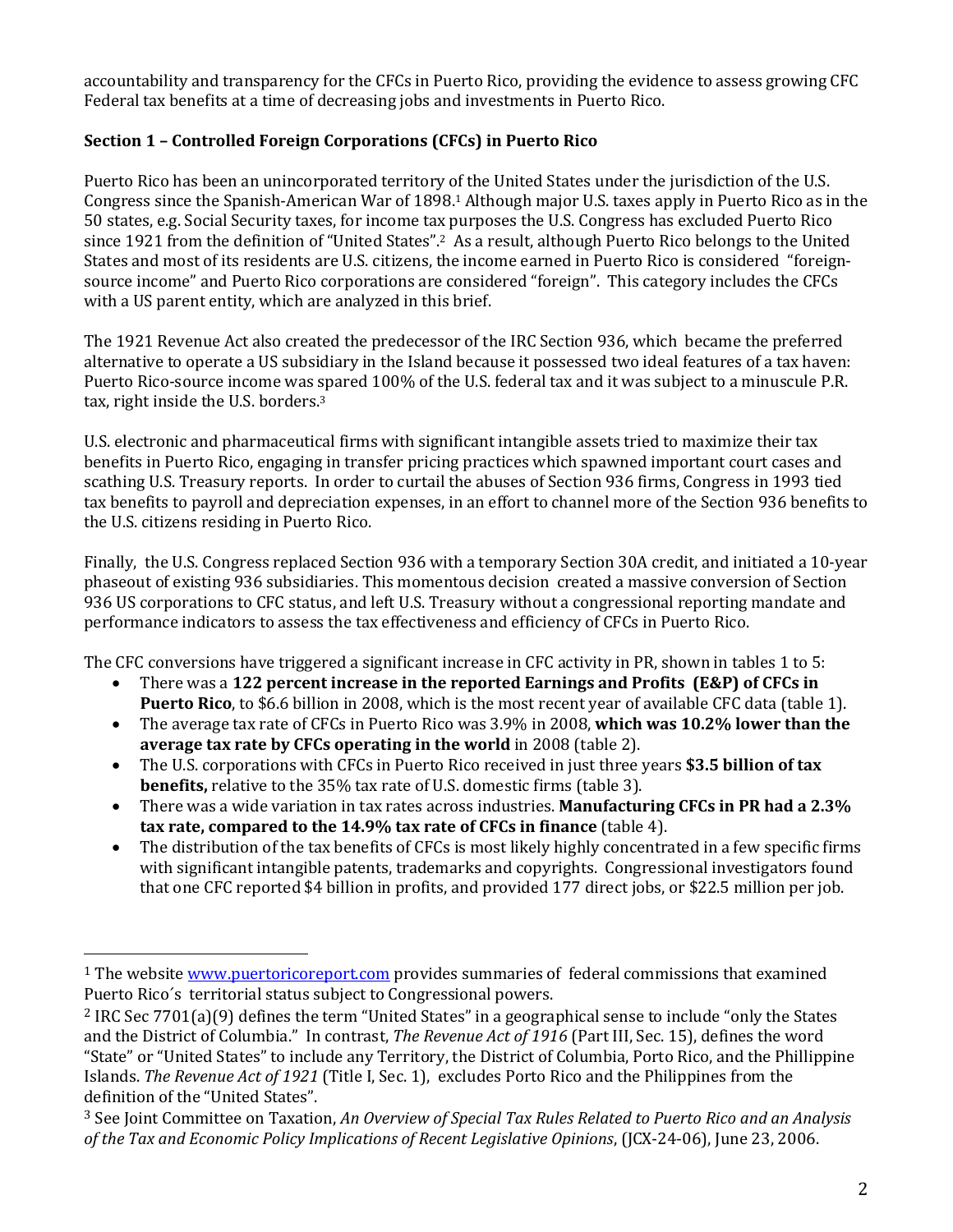IRS and Congressional investigations have started to uncover significant transfer pricing abuses that lie behind the growing trend in earnings of US CFCs in Puerto Rico. As early as 1997, the IRS designated Section 936 conversions to CFCs as a Tier I issue, with high potential compliance risks.<sup>4</sup> In 2011 IRS sent notices of deficiency to Medtronic for \$958 million and to Boston Scientific for \$452 million over their Section 936 conversions to CFC status.<sup>5</sup>

In 2012 the staff of the U.S. Senate Permanent Subcommittee on Investigations analyzed the complex layers of tax haven subsidiaries created by Microsoft to minimize its tax on sales of products manufactured in Puerto Rico and sold in the United States. According to the congressional report, in 2011 the CFC of Microsoft in Puerto Rico reported \$4 billion in profits, and provided 177 direct jobs earning an average salary of \$44,000 a year, or \$22.5 million per person. This example shows the low ineffectiveness of a specific CFC in Puerto Rico. Ideally, the U.S. Treasury should conduct an in-depth examination of the whole program of CFC tax incentives in Puerto Rico, as was done of the Section 936 tax program.

| Indicators                 |                           | Years         |               | % Change'04 -'08 |
|----------------------------|---------------------------|---------------|---------------|------------------|
| \$ in billion              | $^{\prime}$ <sub>04</sub> | $^{\prime}06$ | $^{\prime}08$ |                  |
| Number of CFCs in PR       | 395                       | 401           | 423           | 7%               |
| Total assets               | \$25.9                    | \$26.7        | \$31.4        | 21%              |
| Total receipts             | \$17.2                    | \$26.7        | \$27.7        | 61%              |
| Earnings and profits (E&P) | \$2.996                   | \$2.756       | \$6.639       | 122%             |
| before income taxes        |                           |               |               |                  |
| Income taxes               | \$0.265                   | \$0.275       | \$0.262       | $0\%$            |
| Average tax rate           | 8.9%                      | 10.0%         | 3.9%          |                  |

Table 1: Assets, Receipts, Earnings & Profits, and Taxes of CFCs in Puerto Rico

Source: IRS Statistics of Income (SOI) Bulletin, "Controlled Foreign Corporations", Table 3, Summer 2008, Winter 2011, Winter 2013.

Note: Data are based on the SOI corporate sample. Since 2004 this sample is far more inclusive than earlier SOI studies of CFCs.

Table 2: Average tax rates of CFCs in PR and in other countries

l

| Average tax rates          | 04     | 06        |          |
|----------------------------|--------|-----------|----------|
|                            |        |           |          |
| <b>CFCs in Puerto Rico</b> | 8.9%   | 10.0%     | 3.9%     |
| CFCs in other countries    | 15.7%  | 16.4%     | 14.1%    |
|                            |        |           |          |
| Difference in tax rates    | (6.8%) | $(6.4\%)$ | $10.2\%$ |
|                            |        |           |          |

Note: Average tax rate is defined as income tax divided by E&P before income taxes. Source: IRS Statistics of Income Bulletin, "Controlled Foreign Corporations", Summer 2008, Winter 2011, Winter 2013.

Table 3: Tax benefits of operating in Puerto Rico as CFC, compared to operating as a US domestic firm, annually and average figures in latest 3 years.

<sup>4</sup> See *Audit Guidelines Related to Section 936 Conversion Issues* in [www.irs.gov.](http://www.irg.gov/)

<sup>5</sup> See *Puerto Rico Tax Break Shifts to Cayman Islands*, in [www.bloomberg.com](http://www.bloomberg.com/) , and docket number 006944- 11 in [www.taxcourt.gov](http://www.taxcourt.gov/)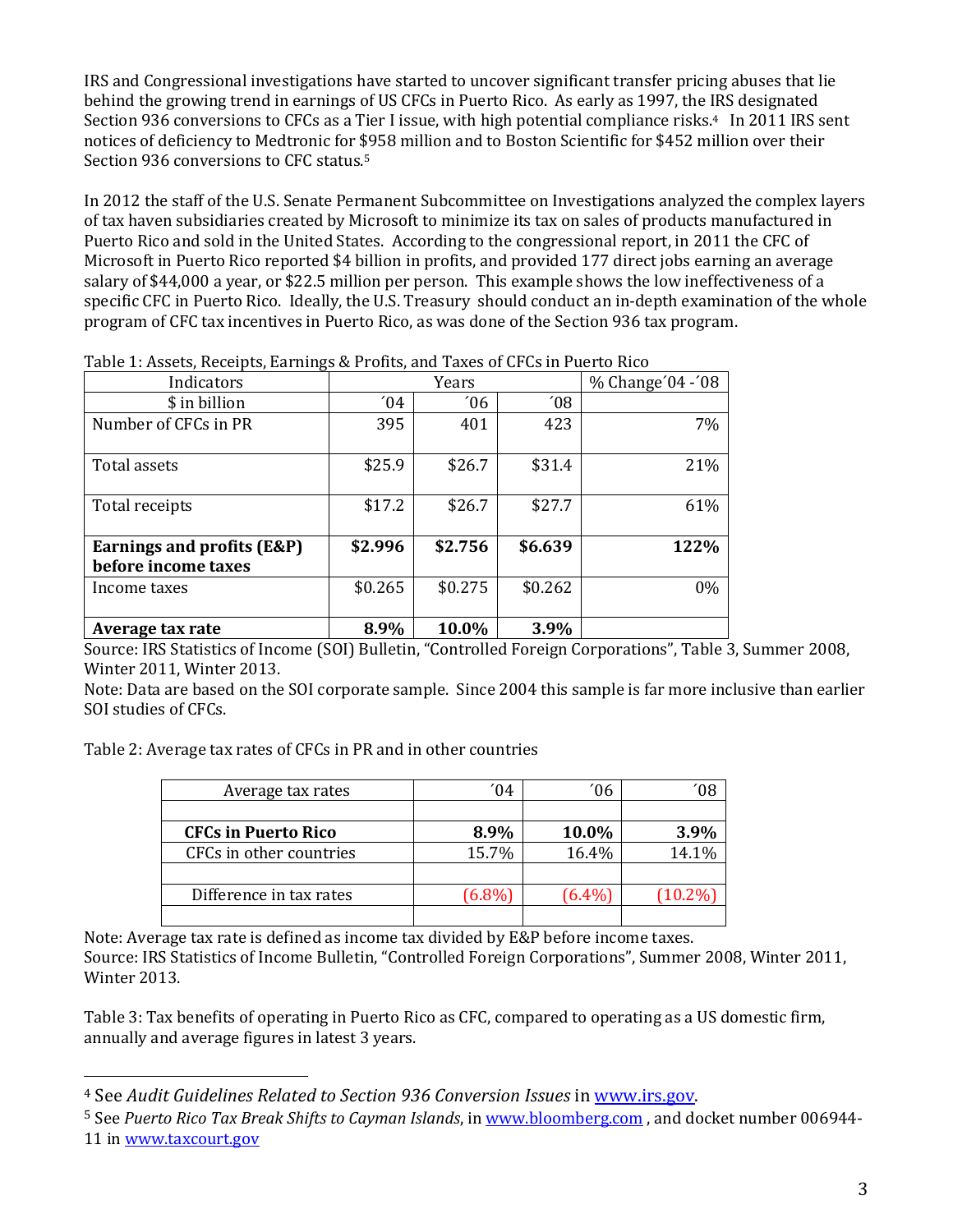|                                                                                                   | $^{\prime}$ 04 | $^{\prime}06$ | $^{\prime}08$ | Total,<br>3 yrs |
|---------------------------------------------------------------------------------------------------|----------------|---------------|---------------|-----------------|
| Top US corporate tax rate                                                                         | 35.0%          | 35.0%         | 35.0%         |                 |
| Minus: PR CFC average tax rate                                                                    | 8.9%           | 10.0%         | 3.9%          |                 |
| Equals: tax rate advantage of PR<br>CFCs over domestic US firms                                   | 26.1%          | 25.0%         | 31.1%         |                 |
| Multiplied by:                                                                                    |                |               |               |                 |
| Earnings & profits of PR CFCs<br>before income tax (millions)                                     | \$2,996        | \$2,756       | \$6,639       | \$12,391        |
| Equals: Federal tax benefit of<br><b>CFCs in Puerto Rico over</b><br>domestic US firms (millions) | \$782          | \$689         | \$2,065       | \$3,536         |

Note: Author´s calculation, based on data reported in IRS Statistics of Income Bulletin, "Controlled Foreign Corporations", Summer 2008, Winter 2011, Winter 2013.

| Industrial sector   | # of PR CFCs | Earnings and profits   | Average tax  |
|---------------------|--------------|------------------------|--------------|
|                     |              | before tax (\$million) | rate in 2008 |
| Goods production    | 101          | 1,352                  | 2.3%         |
| (manufacture)       |              |                        |              |
| Finance, insurance, | 69           | 426                    | 14.9%        |
| real estate         |              |                        |              |
| Distribution and    | 108          | 259                    | 37.6%        |
| transportation      |              |                        |              |
| Services            | 105          | 4,550                  | 1.4%         |
| Other sectors       | 40           | 53                     | 14.9%        |
| Total               | 423          | 6,640                  | 3.9%         |

Table 4: Average tax rates of CFCs in PR in 2008

Note: Average tax rate is defined as income tax divided by E&P before income taxes. Source: IRS Statistics of Income Bulletin, "Controlled Foreign Corporations", Summer 2008, Winter 2011, Winter 2013.

Given the trend in Federal tax benefits received by CFCs operating in Puerto Rico, it is appropriate to assess how this Federal tax program has contributed to the economic well-being of the almost 4 million U.S. citizens in Puerto Rico. Measures of effectiveness and efficiency of the tax benefits of manufacturing CFCs are discussed in the next section of this brief.

### **Section 2 – Measuring the cost effectiveness of the CFCs in Puerto Rico**

CFCs were introduced in 1921 in Puerto Rico "primarily to help U.S. corporations compete with foreign firms in the Philippines".6 There is no question that for U.S. multinationals the benefits of tax deferral can be significant, since indefinite deferral of U.S. tax liability generates a complete tax exemption on the foreign-source income. As was shown in Section 1 of this brief, tax deferral is a powerful tax tool to enhance the financial capacity of U.S. multinationals to compete against all firms, especially the domestic U.S. firms that pay the 35% maximum federal corporate tax rate.

l

<sup>6</sup> Joint Committee on Taxation, JCX-24-06, op. cit., page 50.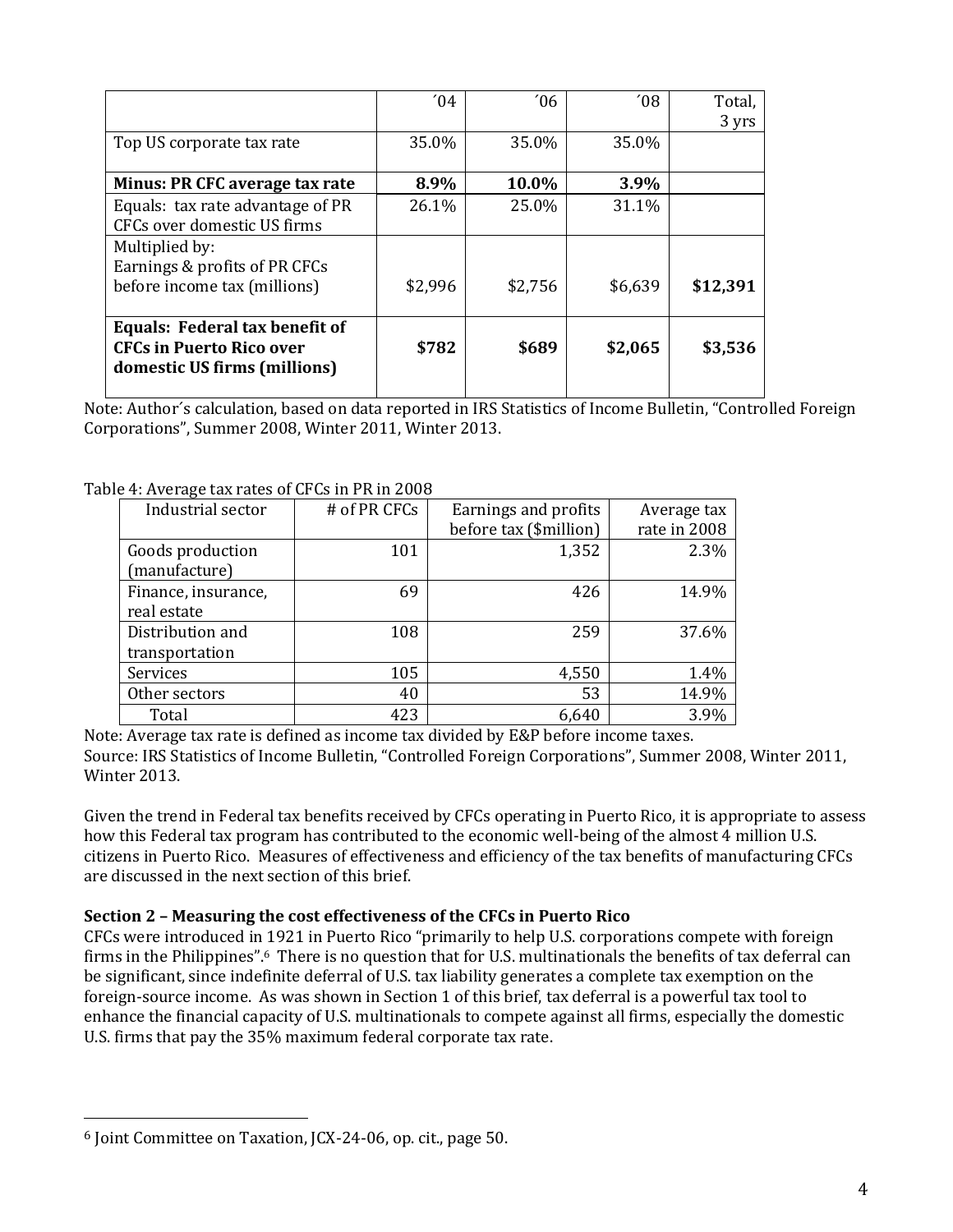However, utilizing the 1921 tax law criterion – "help U.S. businesses to compete in foreign countries against foreign firms" – is not appropriate for determining the CFC benefits in Puerto Rico for three reasons: the Island is a territory of the United States, almost all of its 3.7 million residents are U.S. citizens, and the 423 CFCs in Puerto Rico represent less than one percent of the 83,642 CFCs in the World.

Congress did introduced a different objective when it enacted Section 936 tax benefits for Puerto Rico, namely, "**to assist the U.S. possession in obtaining employment producing investments by U.S. corporations**."7 In order to obtain a precise estimate of tax benefits per employee it is necessary to obtain firm-specific tax and jobs data, which is not available to the public.

An imprecise estimate of tax benefits per employee is obtained with U.S. Bureau of census data of manufacturing establishments in Puerto Rico, which are owned by CFCs and others. For example, in 2008 there were 2,064 manufacturing establishments with 106,132 employees in Puerto Rico, shown in Table 5. Estimates of the average CFC earnings before income taxes of manufacturing establishments range from \$12,739 (if all jobs are assigned to the CFCs) to \$25,477 per employee (if 50% of the jobs are assigned to CFCs) in 2008. **These averages, in contrast to the \$22 million per job earned by Microsoft Puerto Rico in 2011, show that the distribution of the tax benefits of CFCs is most likely highly concentrated in a few specific firms with significant intangible patents, trademarks and copyrights.**

| Table 5: Manufacturing Operations in Puerto Rico, Tax Benefits of GPGs and Jobs, 2008 |                                                                |          |  |  |
|---------------------------------------------------------------------------------------|----------------------------------------------------------------|----------|--|--|
| Sources                                                                               |                                                                | 2008     |  |  |
| Census                                                                                | Number of manufacturing establishments in PR                   | 2,064    |  |  |
|                                                                                       | Employees in manufacturing establishments                      | 106,132  |  |  |
|                                                                                       |                                                                |          |  |  |
| <b>SOI</b>                                                                            | Earnings before income taxes of manufacturing CFCs<br>million) | \$1,352  |  |  |
|                                                                                       |                                                                |          |  |  |
|                                                                                       | CFC earnings before income tax per employee in                 |          |  |  |
|                                                                                       | manufacturing establishments in Puerto Rico                    |          |  |  |
|                                                                                       | 100% of jobs were in US CFCs                                   | \$12,739 |  |  |
|                                                                                       | 50% of jobs were in US CFCs                                    | \$25,477 |  |  |

Table 5: Manufacturing Operations in Puerto Rico, Tax Benefits of CFCs and Jobs, 2008

Sources: (1) U.S. Bureau of Census, *County Business Patterns*, published annually. (2) Federal tax benefits estimated using IRS SOI Bulletin, "Controlled Foreign Corporations", published in even years.

Keeping Puerto Rico as a ¨foreign" country inside the United States undermines the U.S. federal tax base and creates unfair competition against local communities in the 50 states. For example, in 2010 the Puerto Rico government imposed a 4% **excise** tax on CFCs in PR in order to pay for a significant reduction in income taxes at the local level. Normally, excise taxes cannot be used as foreign tax credits that reduce the U.S. tax liability dollar for dollar. However, in the case of the Puerto Rico´s 4% excise tax on the US CFCs, the IRS took the position that it would not challenge if US corporations claim a U.S. foreign tax credit. In contrast, taxes imposed in the 50 states can be deducted when calculating federal income tax, provided they are attributable to the conduct of the corporation's business. **Effectively, the U.S. Treasury subsidized Puerto Rico´s 4% excise tax increase almost dollar for dollar. This tax expenditure is not available in the 50 states.** 

How do these estimated federal cost estimates compare to another Federal credit that is directly linked to job creation, namely, the Earned Income Tax Credit (EITC), is discussed in the next section of this brief.

### **Section 3 – Incorporating Puerto Rico residents into the Federal Income Tax System and I.R.C. Section 933**

l

<sup>7</sup> Joint Committee on Taxation, JCX-24-06, op. cit., page 50.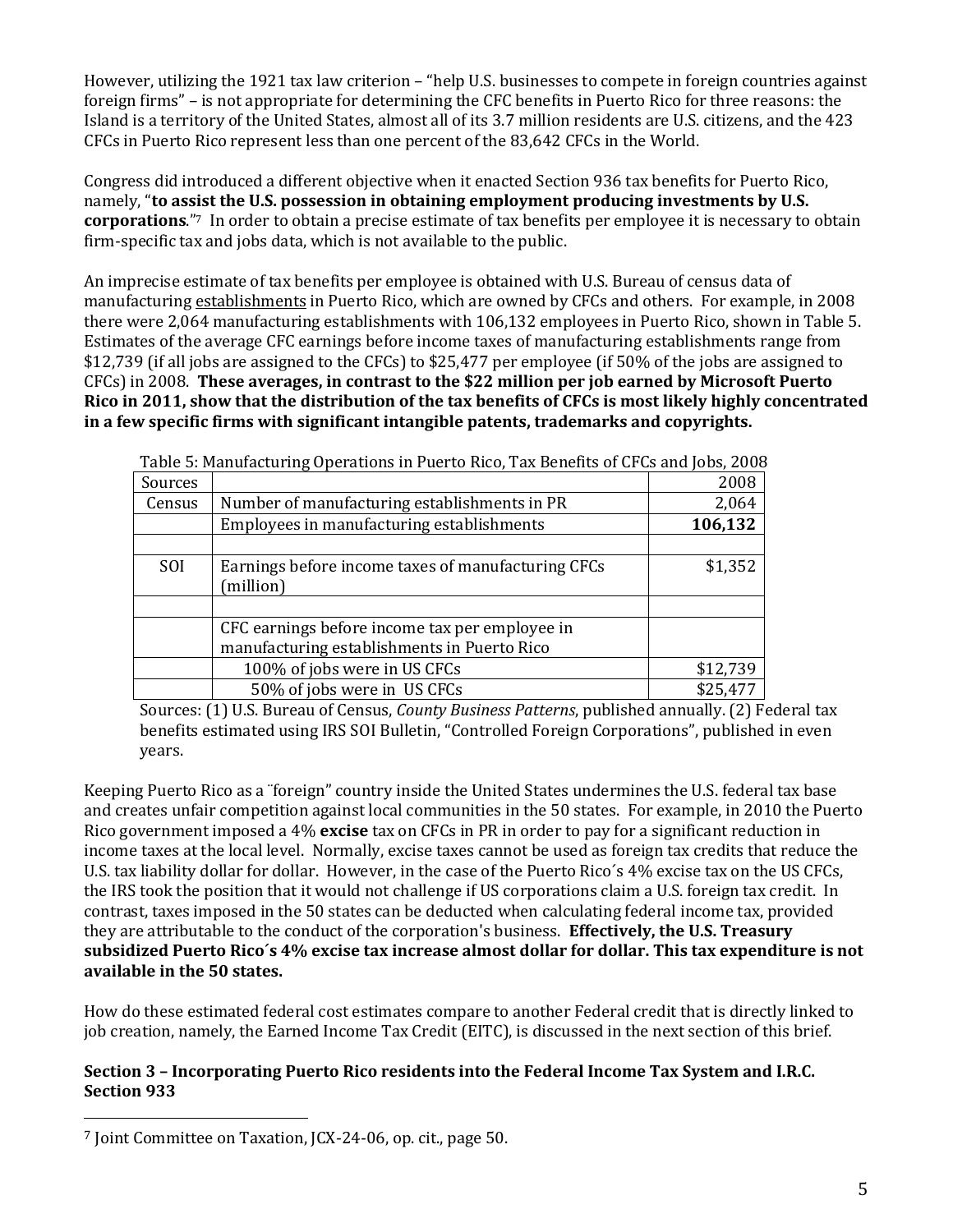Congress in 1917 granted U.S. citizenship to individuals born in Puerto Rico. Thus, a person born in Puerto Rico is subject to the U.S. tax laws. However, section 933 of the IRC exempts from U.S. taxation the Puerto Rico-source income obtained by bona fide residents of Puerto Rico. Some observers have expressed the opinion that the residents of Puerto Rico are better off because Federal income tax laws do not apply in the Island. This opinion is not correct for two reasons:

- 1) The Federal income tax provides job incentives that are lacking in Federal direct spending programs. For example, the exclusion of Puerto Rico residents from the Federal income tax has prevented almost 60 percent of working families from receiving the Federal Earned Income Tax Credit (EITCs). The Federal income tax could be used as an effective tool to increase Puerto Rico's 40 percent labor force participation rate, which is the lowest in the United States.<sup>8</sup>
- 2) The introduction of the Federal income tax, with the administrative support of the Internal Revenue Service, would increase the effectiveness of the local tax administration in Puerto Rico. Local tax auditors in the Department of Hacienda have experienced a 50 percent decrease in the last six years, at the time when the underground economy in Puerto Rico has grown to about 25 percent of the market economy.

Previous congressional studies have already shown the benefits of participating in the Federal tax system. For example, GAO in 1996 found that if IRC tax rules are applied to residents of Puerto Rico, the average EITC earned by eligible taxpayers would be \$1,494, taxpayers would owe around \$623 million in federal income tax before taking into account the earned income tax credit (EITC), and the aggregate amount of EITC would total \$574 million. About 59 percent of the population filing individual income tax returns would earn some EITC, and 41 percent of the households filing income tax returns would have positive federal income tax liabilities, greater than the EITC received. Thus, the introduction of the Federal income tax in Puerto Rico for individuals would generate a wealth transfer from higher-income individuals who would pay Federal income taxes, to lower-income earners who would receive a refundable credit.<sup>9</sup>

# **CONCLUSION**

 $\overline{a}$ 

This brief demonstrated the importance of incorporating Puerto Rico back into the United States for income tax purposes. This fundamental change is necessary to protect the U.S. tax base from the abuses in the ill-defined CFC regime in Puerto Rico. Furthermore, the inclusion of individual taxpayers into the Federal income tax regime would allow families in the Island to receive significant incentives that are likely to increase Puerto Rico´s low labor force participation rate., and restore economic growth in the Island.

<sup>8</sup> See Caribbean Business, "*The real story behind Puerto Rico's low 40.6% labor-participation rate*," May 10, 2011.

<sup>9</sup> Government Accountability Office, Tax Policy *Analysis of Certain Potential Effects of Extending Federal Income Taxation to Puerto Rico*, GGD-96-127.